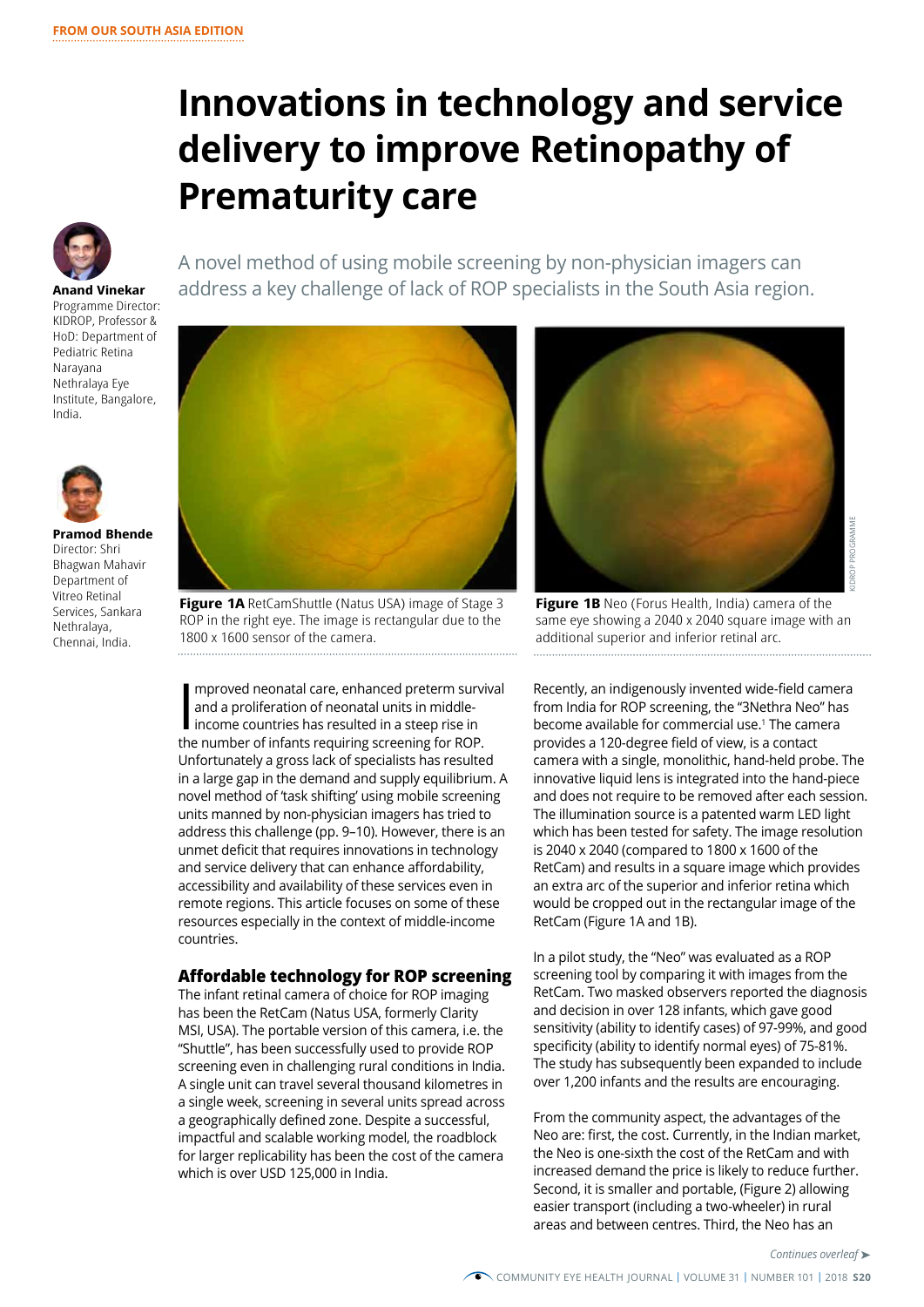inbuilt software that allows automatic upload to online servers even in low bandwidth areas, allowing seamless integration into a tele-medicine platform.

With the ubiquitous nature of the smart phone even in rural areas, we are hopeful that in the near future, companies will develop wide-field imaging lens attachments that would allow us to use the mobile phone for ROP screening.

## **Online training and e-certification platforms**

One of the limitations in scaling up a tele-ROP programme is the lack of a uniform accreditation for imagers. With increasing numbers of "imaging-for-ROP-screening" adopters, it becomes imperative to create trained and accredited imagers who comply with regulatory as well as clinical criteria. Online training modules is one possible solution. For example the 90 working day training of the KIDROP programme (Bangalore, India)<sup>2</sup> has now become available as an e-learning platform, "WISE-ROP" (Wide-field Imaging for Screening and Education for ROP). Imagers read and undergo self-assessment quizzes at the end of each module. Video sessions and viva voce to correct the technique and practical difficulties are scheduled with an assigned mentor. Graded levels of skill are sought and tested before a certificate is awarded to these new imagers. A report evaluating a tele-ROP programme based on the Center for Disease Control (CDC, Atlanta) guidelines has provided the desired credibility for adopting tele-medicine not only in developing countries, but also in developed nations like Australia.

**Figure 2** The RetCam Shuttle (left) and the Neo ROP camera (right) adjacent to each other showing their relative sizes.



## **Software innovations and artificial intelligence**

Once retinal images are uploaded on to the server, in the current scenario, experts have to review most of them before either providing or confirming the diagnosis. Given the limited number of experts, this could become an important roadblock as an increasing number of centres switch to image-based screening. Innovations in automated software algorithms are becoming refined to bridge this gap. Disease severity

**Figure 3** Image processing of a RetCam image using RetiView software that highlights the edge of the disease, the severity of the plus and the elevation of the traction in a case of aggressive posterior ROP (APROP).



detection, enhancing clinical features of 'poor quality' images (Figure 3) and image processing tools to enhance vascular details non-invasively (Figure 4) are now getting integrated into the imaging platform.3 With artificial intelligence algorithms already showing promise in other ophthalmic diseases, codes to predict, prognosticate and influence follow-up and management in ROP are in the pipeline.

## **Novel service delivery methods**

New models of health delivery participation between ROP skilled private institutes or individuals and the government under a 'public-private-partnership' or PPP scheme should be encouraged. This has the advantage of state funding combined with private expertise which can be integrated into the country's public health system. Government support has played a major role in promoting ROP tele-health in Mexico, New Zealand and Brazil.

Gilbert et al<sup>4</sup> suggested another paradigm shift in ROP screening which involves replacing the ophthalmologistled model with a pediatrician/neonatologist-led model where there is a shortage of ophthalmologists. Neonatologists would monitor their trained nursing staff using a portable low-cost camera to image the babies and an ROP specialist would give an opinion remotely and visit the centre for treatment alone.

Integrating ROP screening with universal eye screening, using imaging is being practiced in parts of India and China. This model serves a larger population of infants and thus, reduces screening costs.